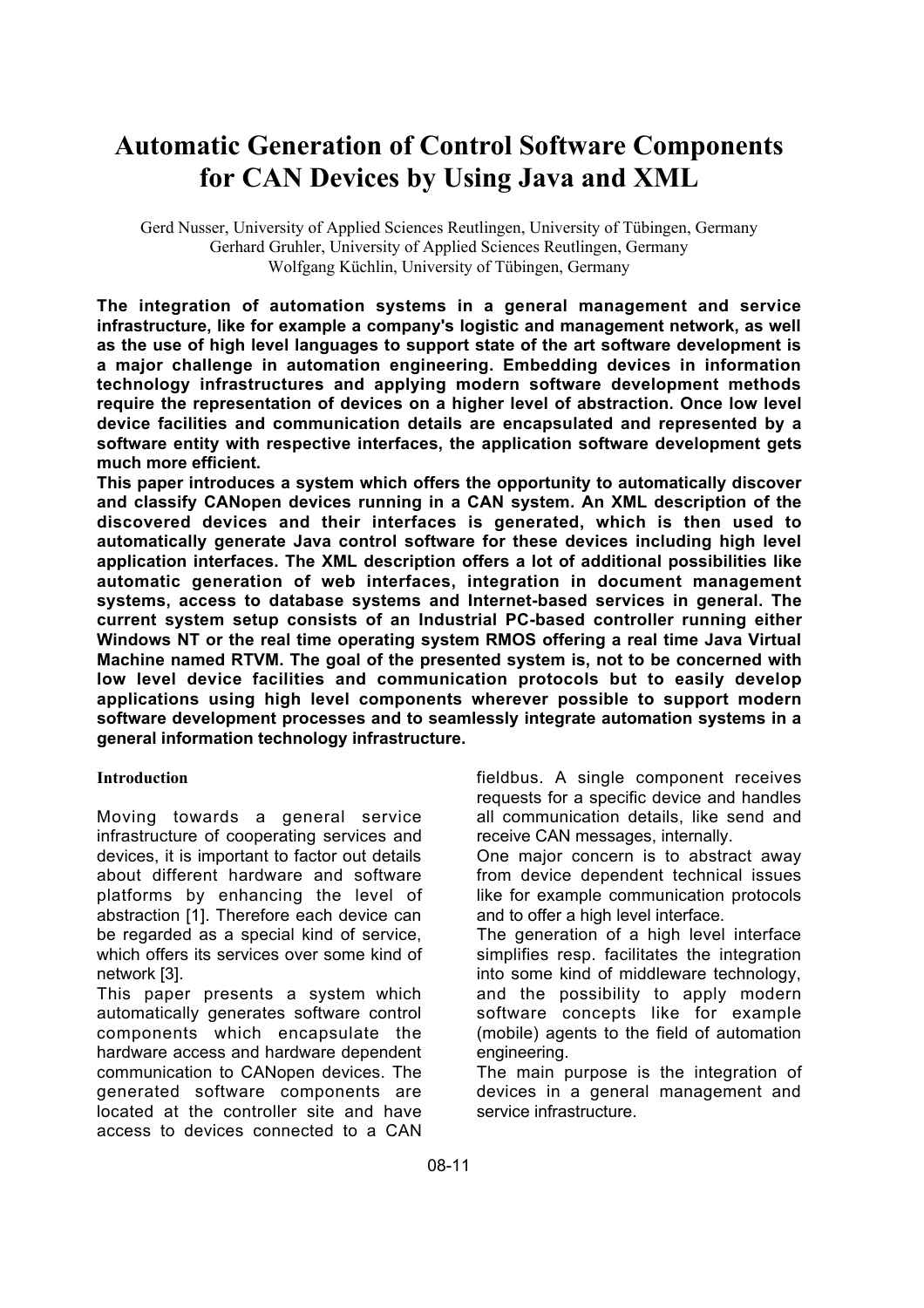## **Approach**

For the representation of devices, XML [17], a subset of SGML is used. XML is an "open, platform independent and vendor independent standard" [7], which is easy to parse and supported by many tools.

The basic approach for automatic generation of software components for devices consists mainly of the parts discovery (device identification), representation and code generation, as illustrated in figure 1. First the system searches for CANopen devices connected to CAN and represents their interface using XML. During the generation process different components can be generated automatically. As shown in figure 1 the system offers the possibility to generate Java components as well as web interfaces (HTML comp).



Figure 1: System Overview

The representation of devices in XML and the concept of automatic code generation based on these XML documents offer the following benefits:

- 1. The XML representation of device interfaces raises the level of abstraction and are (almost) independent of any implementation language. Furthermore, a wide range of different tools support the use of XML applications.
- 2. The process of automatic generation is less error prone and leads to more reliable and stable software applications. Additionally, it serves as a basis for rapid system prototyping

and highly dynamic application environments, like for example agent based architectures [8].

- 3. High level interfaces support interoperability between different technologies, applications, and systems, with respect to information exchange.
- 4. Devices can easily be integrated into a distributed environment, such as the Internet, in common middleware architectures, or in a general information technology infrastructure, as the generated components directly support this kind of integration.
- 5. By making device representations persistent, structural query and retrieval facilities can be applied.
- 6. Due to the XML abstraction and dynamic generation, the overall development and integration process is speed-up tremendously.

### **System architecture**

The current setup consists of an industrial personal computer named SICOMP [9], running either Windows NT or RMOS, a real-time operating system from Siemens AG. The system is equipped with various components (SMP16), like digital and analog components, and a CAN/CANopen component including CANopen master software.

CANopen uses an object-oriented approach to the definition of standard devices, where each device is represented as a set of objects that can be accessed through the network. All the objects are accessible through the object dictionary of a device. The entries in an object dictionary, i.e. the objects, are referenced by a simple addressing scheme consisting of an unsigned 16-bit index and an unsigned 8-bit subindex. To read and write to object dictionary entries low priority messages, so called service data objects (SDOs) are used. High priority messages, so called process data objects (PDOs) are used for real-time communication.

For CAN/CANopen development purposes the SICOMP system offers a C/C++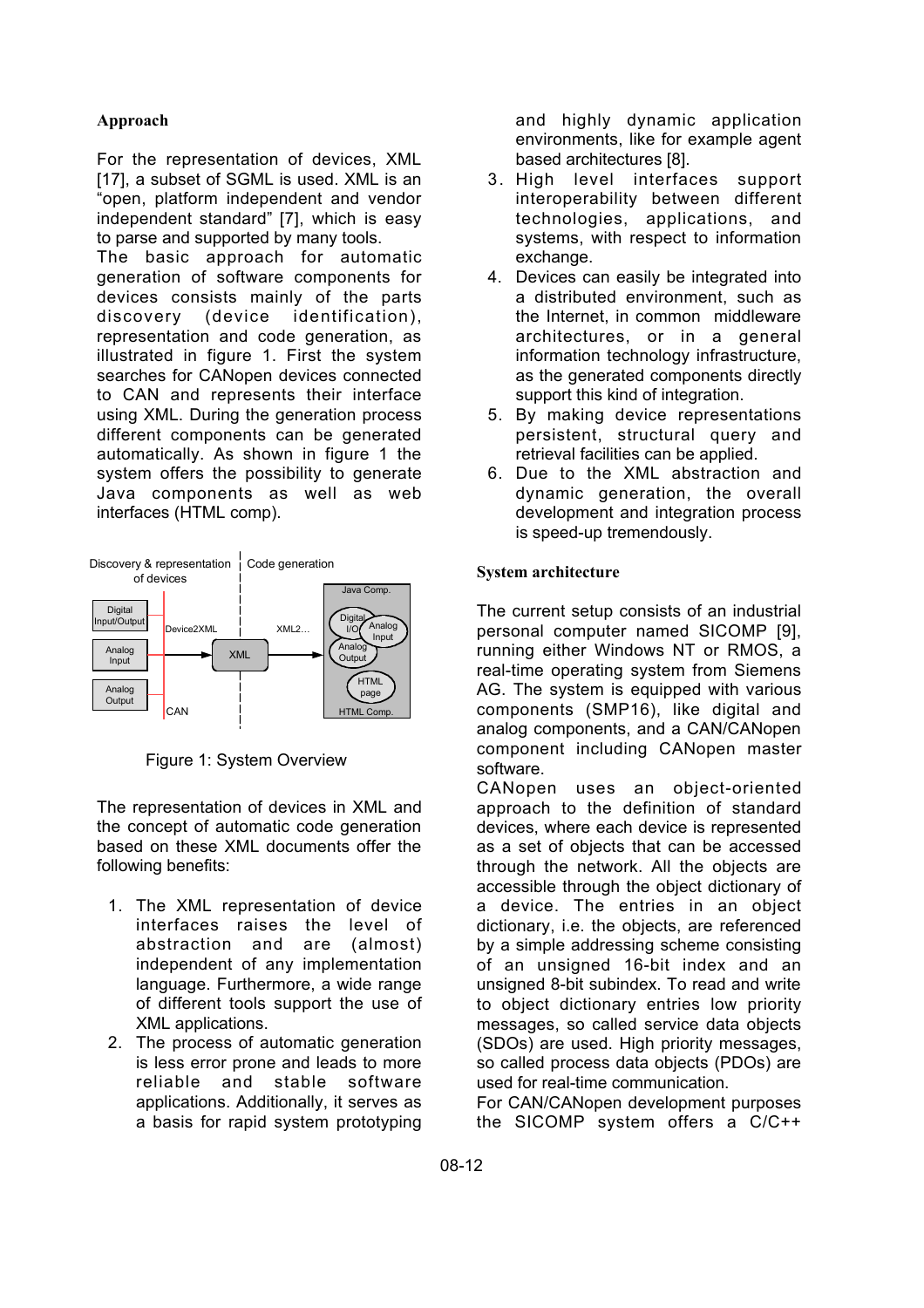library. Three different I/O modules, namely DIOC711 (digital input/output), AIC711 (analog input) and AOC711 (analog output) are currently connected to CAN. All of these devices comply to the draft standard DS-401 "Device Profile for Generic I/O Modules" [6].

Supposed that appropriate peripherals and system support for CAN are available, the presented system may also be used on an embedded Java Virtual Machine. An implementation for a Java low cost embedded system equipped with CAN, named TINI, is currently under development (cf. section 0).

#### **CANopenProvider**

To access the previously mentioned CAN/CANopen library from inside Java, the library is encapsulated in a dynamic link library on the system level and encapsulated in a Java package called *CANopenProvider* interfacing the system library through the Java Native Interface (JNI). On the system level the CANopenProvider processes all of the CAN resp. CANopen specific communication details. On the Java language level the CANopenProvider offers a high level object oriented interface to CANopen. Currently the system does not support real-time capabilities, even though the SICOMP system offers a realtime Java Virtual Machine, called RTVM.

The higher level protocol CANopen is very well suited for introspection, as it is possible to gather all information of a device because of device profiles. Additionally each CANopen device holds an object dictionary with all internal parameters, which are described in detail in the electronic data sheet (EDS). An electronic data sheet contains all device parameters along with a description, data type, object type, access type, etc. As described in section 5 this information is used for documentation and component generation.

The system heavily depends on CANopen but only makes use of the mandatory requirements of CANopen and CANopen device specifications.

#### **XML representation of devices**

During startup the system first searches for available CANopen devices connected to CAN. This discovery process uses CANopen messages according to DS-401, which contains some pre-defined communication objects. One of these objects is the so called device type at index 0x1000, subindex 0x0. The return value of this entry consists of four bytes (cf. figure 2).

The first two bytes hold the device profile number (DPN). For generic I/O modules this DPN is 401, the specification identifier.

| Additional Information    |                      | General Information   |        |
|---------------------------|----------------------|-----------------------|--------|
| Specific<br>Functionality | 1/O<br>Functionality | Device Profile Number |        |
| byte 4                    | byte 3               | byte 2                | byte 1 |

Figure 2: Device type entry ([6])

According to the DPN the third byte represents the I/O functionality of the device. For I/O modules this can be either digital input (DI), digital output (DO), analog input (AI) or analog output (AO) or any combination of these. The fourth byte defines some device specific functionality. Requesting the device type with different message identifiers each device is requested to send its type. If an answer arrives, a device with the demanded identifier exists. With this technique, all devices currently connected to CAN are discovered.

During the process of introspection, additional information about a specific device is gathered. The knowledge about the I/O functionality allows to read the so called PDO mapping parameters, which are directly mapped to the according inputs resp. outputs of the device. According to the device type the mappings are defined at well known object entries (0x1600 for DOs, 0x1A00 for DIs, 0x1601, 0x1602, 0x1603 for AIs and 0x1A01, 0x1A02, 0x1A03 for AOs). The object entries hold the number of mapped objects, the mapped objects themselves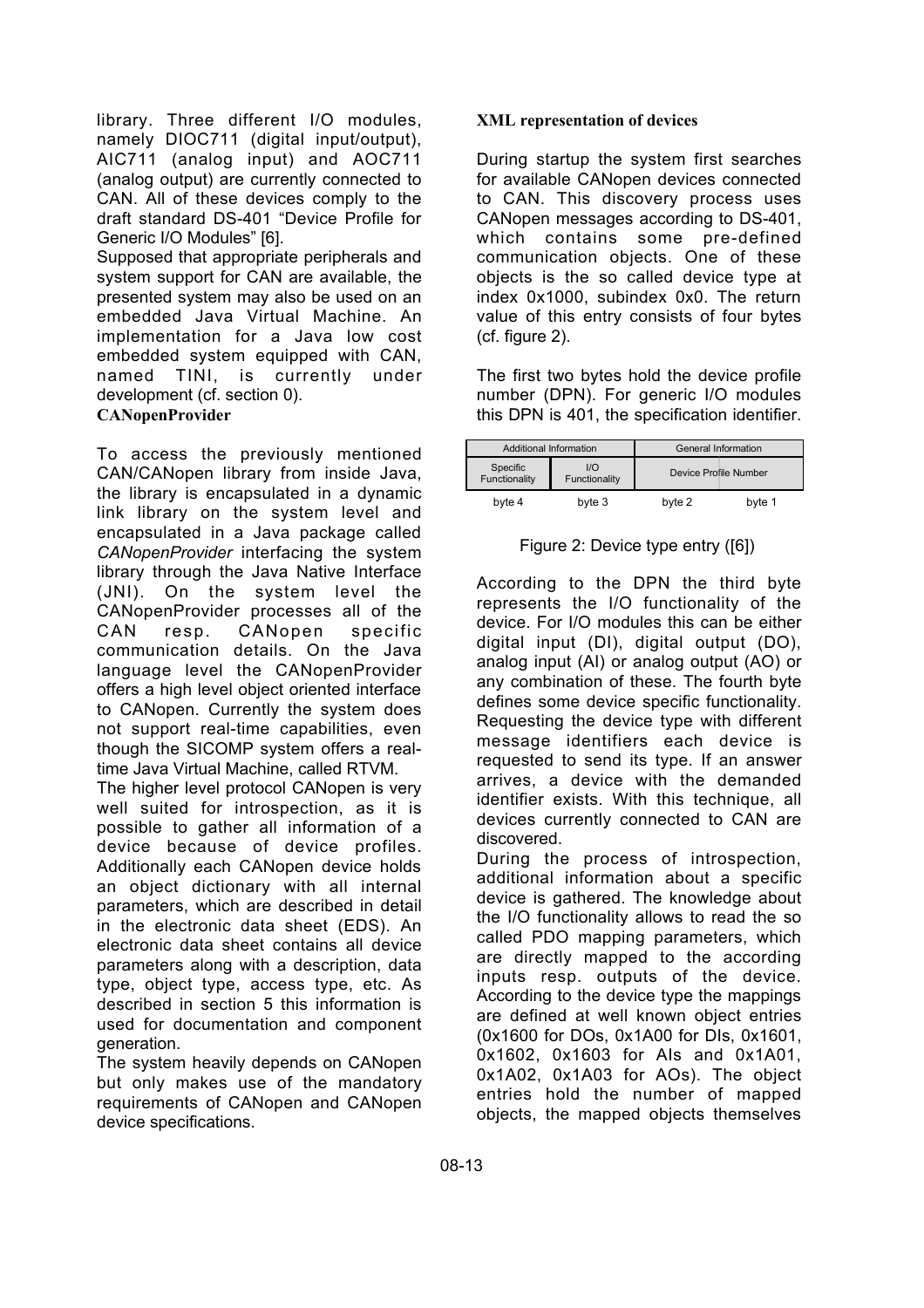and the corresponding data length. For example, for DOs with 8 output lines the default entry at index 0x1600, subindex 0x0, the number of mapped objects is 0x01. Index 0x1600, subindex 0x1 holds the first mapped object, which is mapped to index 0x6200, subindex 0x1 with a data length of 0x8. As a digital output device is considered, the implication is that this device has eight output lines.

Like shown in figure 3, the current setup consists of a digital I/O device with 8 input and 8 output lines, an analog input device

| ID | Name | Type | Mapping | Length |
|----|------|------|---------|--------|
| 4  | Dx11 | DI   | 6000,1  | 8      |
|    |      | DO   | 6200,1  | 8      |
| 8  | AI11 | Al   | 6401.1  | 16     |
|    |      |      | 6401,2  | 16     |
|    |      |      | 6401.3  | 16     |
|    |      |      | 6401,4  | 16     |
| 9  | AO11 | AO   | 6411.1  | 16     |
|    |      |      | 6411,2  | 16     |
|    |      |      | 6411,3  | 16     |
|    |      |      | 6411.4  | 16     |

## Figure 3: Device setup

and an analog output device with four input resp. output lines. In contrast to digital I/O where each line is represented by a binary value 0 or 1, each analog input resp. output has a length of 2 bytes (16 bits).

## **XML representation of CANopen devices**

To construct a general representation of a device, each device is characterized by its interface. The interface reflects the device functionality and is represented by a XML document. The XML document is compatible with the Object resp. Class Markup Language (OML, CML) [2]. CML defines objects, methods and parameters in a general manner, where each object consists of a number of methods and each method takes parameters and returns a value. As mentioned previously, a digital I/O device offers an interface to set the output lines, and to read the input lines. Additionaly, each CANopen device offers extended functionality, like e.g reading the device type or device name. Taken into

consideration, that each of these attributes can be set resp. get, it is possible to identify a set of methods, along with parameters and return values. To introspect a device, a specification file is needed. This specification file is written in XML and contains objects and parameters defined in DS-401, along with data types and address information (index, subindex). Currently, this specification file contains information for generic I/O modules.

The discovery process and the introspection progress lead to the following XML document (excerpt):

| $<$ CML $>$                           |
|---------------------------------------|
| $<$ Class $>$                         |
| $<$ Name $>$ Dx11 $<$ /Name $>$       |
| <package>Devices</package>            |
| <attributes></attributes>             |
| <nodeid>4</nodeid>                    |
| $<$ Types>                            |
| <type>DigitalInputDevice</type>       |
| <type>DigitalOutputDevice</type>      |
|                                       |
|                                       |
| <methods></methods>                   |
| <method></method>                     |
| <name>DeviceType</name>               |
| <datatype>Unsigned32</datatype>       |
| <desc>Type of device</desc>           |
| <attributes></attributes>             |
| <index>0x1000</index>                 |
| <subindex>0</subindex>                |
| <accesstype>r</accesstype>            |
|                                       |
|                                       |
|                                       |
| <method></method>                     |
| <name>NrOfOutput</name>               |
| <datatype>Unsigned8</datatype>        |
| <desc>Number of output modules</desc> |
| <attributes></attributes>             |
| <index>0x6200</index>                 |
| <subindex>0</subindex>                |
| <accesstype>r</accesstype><br>        |
|                                       |
|                                       |
|                                       |
| $\langle$ /Class>                     |
|                                       |
|                                       |

This document defines a class named *Dx11* which belongs to a package *Devices*. The node identifier is *4*, and the device is a combination of a *Digital-InputDevice* and a *DigitalOutputDevice*. Further on two methods are shown. The method *DeviceType* returns a value of type *Unsigned32* and is mapped to index *0x1000*, subindex *0x0*. The method *NumberOfOutput* returns the number of output modules. In this way, every

 $\overline{\mathcal{L}}$ 

 $\overline{<}$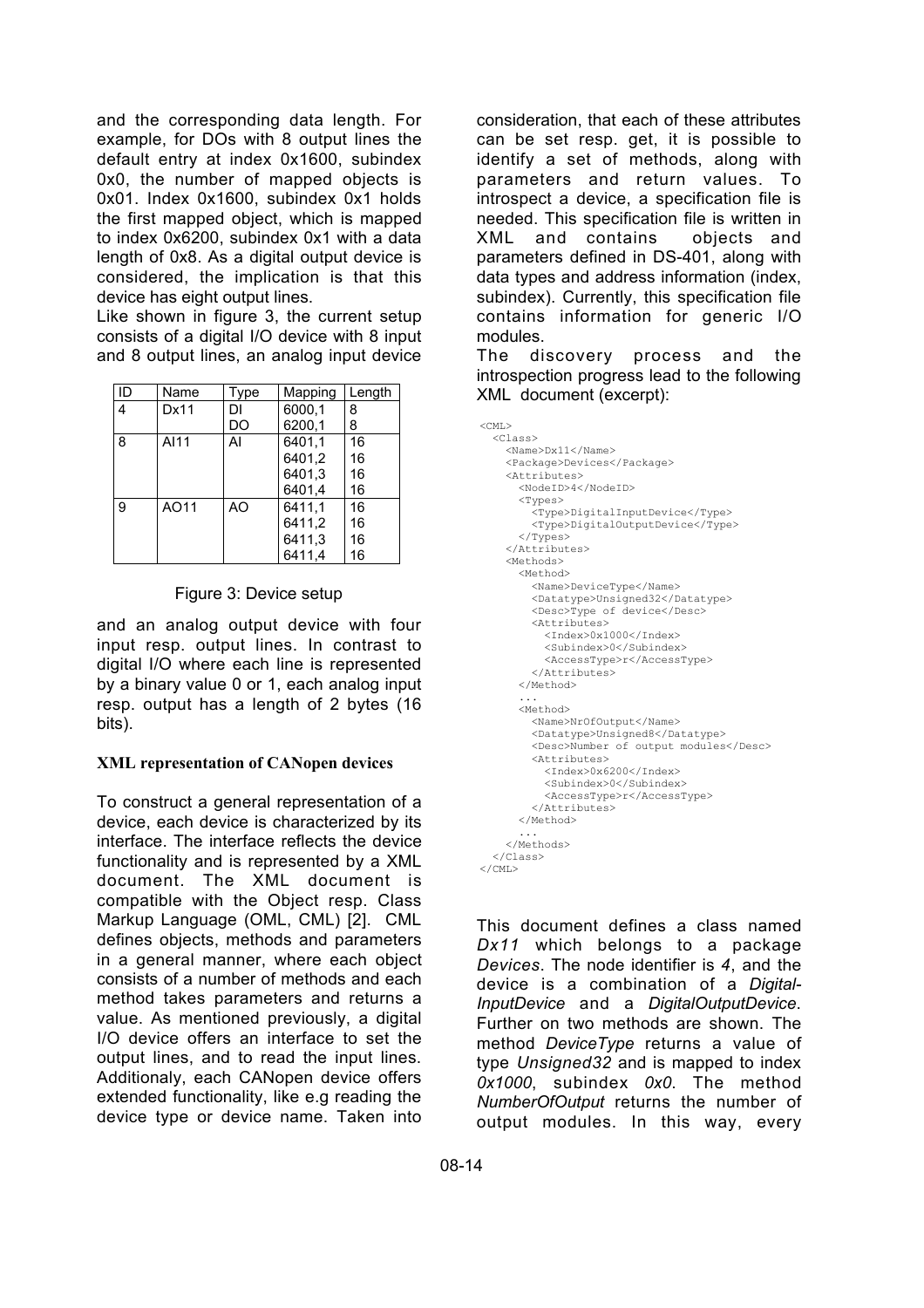parameter defined in DS-401 is represented as a node in the XML document.

#### **Automatic code generation out of XML representations**

Once the interface of the connected devices are represented as standard XML documents, they can be easily processed and used to generate different components. Two generation processes will be presented. The generation of Java classes, and the generation of web interfaces.

#### **Automatic code generation**

To automatically generate Java classes to wrap the basic device functionality, the XML document is processed. As the document already contains an object oriented view on a device, it is fairly easy to generate a basic Java interface, i.e. the class along with the appropriate methods.

The basic device functionality is inherited from some prepared Java classes (base classes) with a general interface for I/O modules. According to the device type, the generated class implements the appropriate interfaces, like for example *DigitalInput-, DigitalOutput-, AnalogInput-,* or *AnalogOutputDevice*.

The CAN resp. CANopen communication details are hidden in the methods themselves. Inside each method a SDO or PDO with the corresponding values is constructed and sent to CAN with the help from the previously mentioned CANopen provider. If a message is expected, the corresponding message is read, processed and returned with the specified return type. The data type mapping between Java and CANopen is done automatically, whereby some complex datatypes, like for example the PDO mapping, are mapped to appropriate Java classes (*PDOMapping*).

Figure 4 shows three generated Java classes (AI11, AO11, DX11). The CANopenProvider encapsulates the CAN interface hardware and hides the protocol



Figure 4: Java classes encapsulating CANopen communication details

specific communication details to the CANopen devices.

The following source code excerpt shows a typical automatically generated method to read the device type. The name DeviceType from the previously shown XML document is extended by *set* resp. *get* according to the given access type.

```
public int getDeviceType()
\tilde{i} int retval;
   byte[] data;
   // recv value at index 0x1000, sub 0x0
  data = recv(0x1000, 0); // convert resulting byte array to int
   retval = DataConverter.
               ByteArray2int(data));
   return retval;
}
```
As each device extends the base class *Device*, the basic CAN/CANopen functionality is implemented in the base class, which offers some methods like for example *send* and *recv*. The mapping between datatypes is done by a helper class, called *DataConverter*.

Another attractive feature is the generation of automatic callback functionality. As CANopen input devices can be parameterized to send a message when the value of the input lines have changed, the wrapping Java class should also support this feature. Therefore, the code for asynchronous notification is also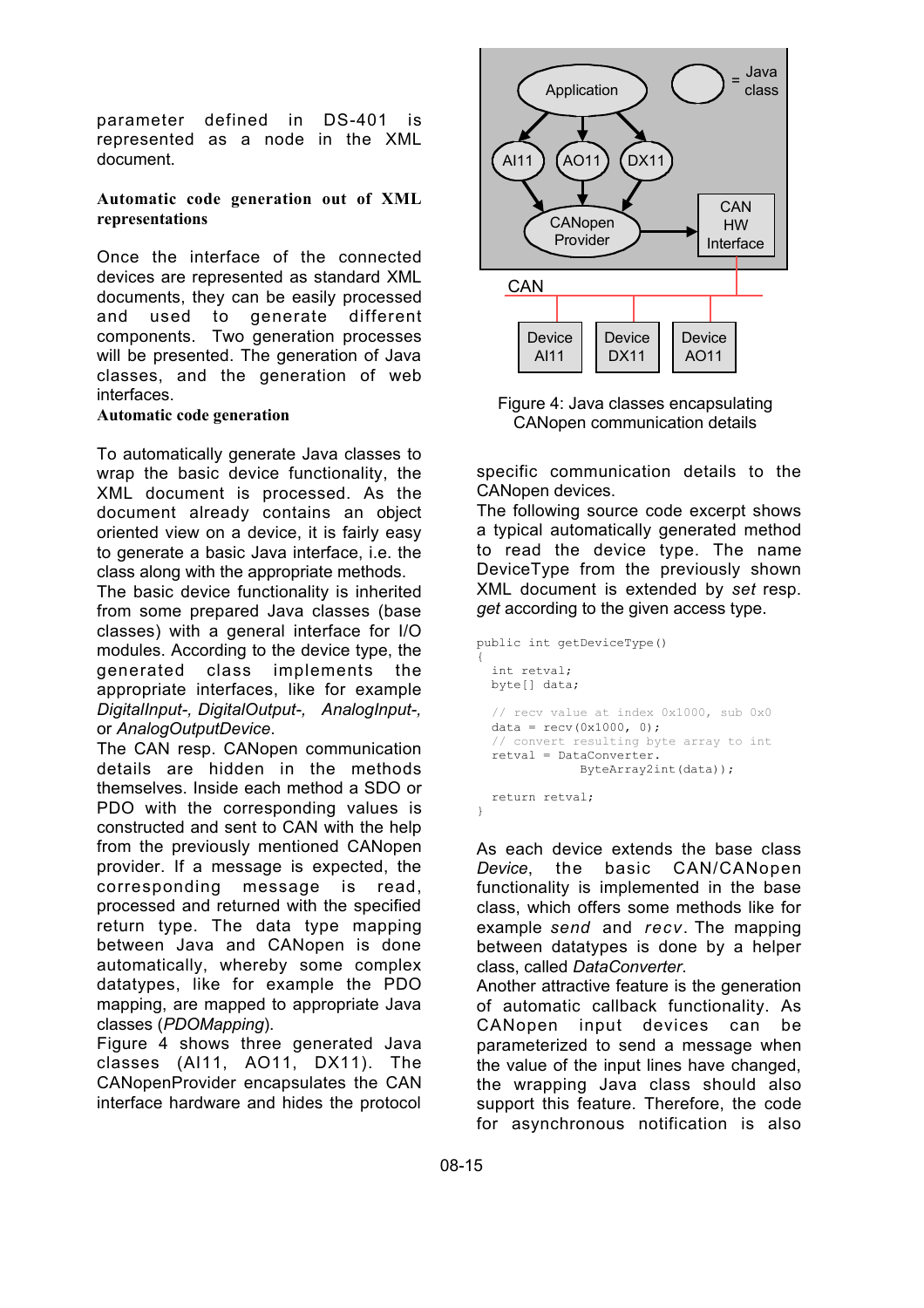generated dynamically. An object which is interested in a device only has to subscribe to this specific device, and gets notified if the state changes.

To use the generated Java class, an application simply creates an instance of the class and uses it like any other Java class.

```
public class App
   implements DigitalInputListener
{
   DX11 dx11;
   public App()
\sqrt{1} // create instance
    dx11 = new Dx11(); // get devicetype
     dx11.getDeviceType();
     // subscribe for events
     dx11.addDigitalInputListener(this);
\rightarrow // callback method
   public void inputChanged() {
     ...
   }
}
```
Besides the source code files, the system generates some files for ant [11] to automatically compile the sources and to automatically generate the Java documentation.

Once, a Java class is generated, it can be reused in a variety of ways. It can easily be used by other local Java classes or used remotely for the purpose of **teleservice** resp. **telecontrol** [4], by integrating the classes into a **common middleware architecture** like e.g. RMI [14], JINI [15], or CORBA [16]. Like presented in [2], this can also be done automatically by introspection of the generated Java classes, XML representation of these classes and **automatic generation of middleware components**. This procedure can also be applied to **Windows COM** [12] **applications**, as these components support some kind of introspection. Therefore it is possible to combine the generated Java classes for a device with any COM object. Therefore the devices can easily be interfaced with **standard Windows applications**, like for example Microsoft Excel.

As the XML representations are **programming language independent**, the generation of source code in other programming languages is possible too.

### **Automatic web interface generation**

A more static view on the devices can be produced by an eXtensible Style Sheet Language Transformation (XSLT). As shown in figure 5 an XSLT processor [10] is integrated into a web server and delivers dynamically generated HTML pages.

An XSLT processor takes an eXtensible style sheet language document (XSL) to extract information out of a given XML document and produces some output like for example an HTML page, shown in figure 6.

A table oriented view on the devices shows the methods, corresponding return values, parameter types and names, and a



Figure 5: Web server and XSLT processor

description. The underlying XML document is the same as before. In general, different views can be generated on the basis of a single XML document describing the interface of CANopen devices.

## **Future work**

In the future the current system will be extended to support graphical plug and play functionality. The goal is to visualize the interface and connect different XML documents, resp. objects and to generate all the necessary code for interaction automatically. This would result in a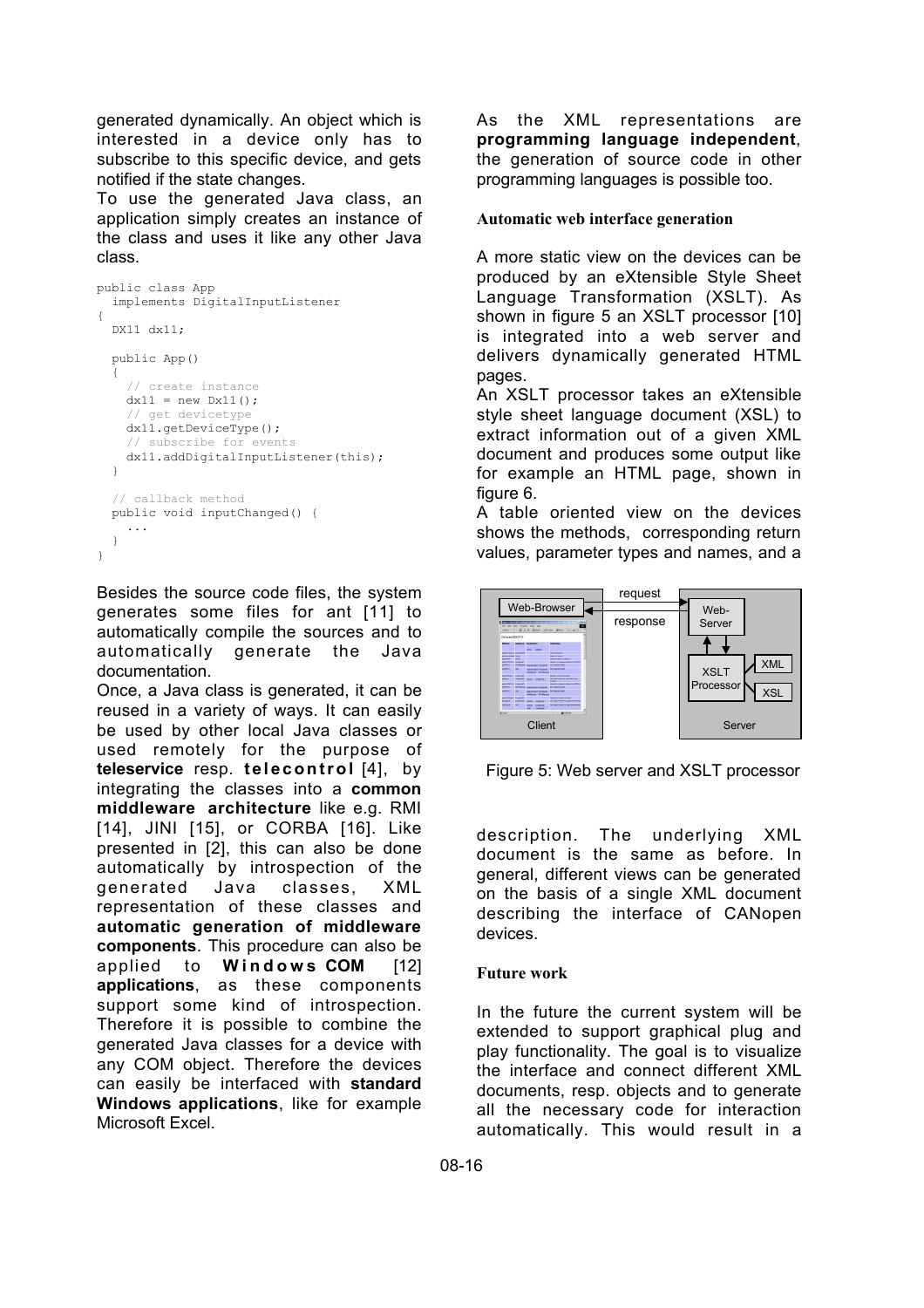| http://robo22.fh-reutlingen.de/cqi-bin/introspect?type=CAN - Microsoft Inte III X                  |                 |                                                    |                                               |  |  |
|----------------------------------------------------------------------------------------------------|-----------------|----------------------------------------------------|-----------------------------------------------|--|--|
| File<br>Edit<br>Favorites<br>Tools<br>View<br>Help                                                 |                 |                                                    |                                               |  |  |
| $\rightarrow$<br><b>O</b> Search<br>団<br><b>RailFavorites AHistory</b><br>B- 8 G<br>ø<br><br>\star |                 |                                                    |                                               |  |  |
| Devices.DIOC711                                                                                    |                 |                                                    |                                               |  |  |
| Method                                                                                             | <b>Datatvoe</b> | <b>Parameters</b>                                  | Helostrino                                    |  |  |
|                                                                                                    |                 | Name<br>Datatype                                   |                                               |  |  |
| getDeviceType Unsigned32                                                                           |                 |                                                    | Type of device                                |  |  |
| aetDeviceName String                                                                               |                 |                                                    | Name of device                                |  |  |
| getNodelD                                                                                          | String          |                                                    | Node identifier of device                     |  |  |
| getNrOfTPDO1                                                                                       | Unsigned8       |                                                    | Number of mapped objects for TPDO1            |  |  |
| getTPDO1                                                                                           | PDOMapping      | mappedObject Unsigned8                             | Get mapped object                             |  |  |
| setTPDO1                                                                                           | void            | mappedObject Unsigned8<br>PDOMapping<br>pdoMapping | Set mapped object                             |  |  |
| getNrOfInput                                                                                       | Unsigned8       |                                                    | Number of input modules                       |  |  |
| getInput                                                                                           | Unsigned8       | module<br>Unsigned8                                | Get input value for specified input<br>module |  |  |
| aetNrOfRPDO1                                                                                       | Unsigned8       |                                                    | Number of mapped objects for RPDO1            |  |  |
| getRPDO1                                                                                           | PDOMapping      | mappedObject Unsigned8                             | Get mapped object                             |  |  |
| setRPDO1                                                                                           | void            | mappedObject Unsigned8<br>PDOMapping<br>pdoMapping | Set mapped object                             |  |  |
| getNrOfOutput                                                                                      | Unsigned8       |                                                    | Number of output modules                      |  |  |
| getOutput                                                                                          | Unsigned8       | module<br>Unsigned8                                | Get output value for specified module         |  |  |
| setOutput                                                                                          | void            | module<br>Unsigned8<br>value<br>Unsigned8          | Set output value for specified module         |  |  |
| 21 Done<br>Internet                                                                                |                 |                                                    |                                               |  |  |

Figure 6: Dynamically generated HTMLpage for a digital I/O CANopen device visualized in a standard browser.

system, which can be used to build complex applications with a visual builder tool very quickly.

Regarding reality-driven visualization based on Java, Java3D and XML [5], the XML documents for visualization could be combined with XML document describing the functionality of devices.

As Java source code is generated automatically it is also possible to automatically generate components for JINI, RMI and CORBA. The concept of the automatic generation of middleware components regarding standard Java and COM objects is presented in [2].

The integration into a mobile agent system [8], will be part of the future work. Mobile agents have the possibility to discover devices and can talk to devices with XML as an intermediate layer.

The embedded system TINI [13] is a low cost system supporting a Java Virtual Machine and CAN. A CANopen implementation for this system is currently under development. Therefore, it will be possible to use the generated Java control software components in an embedded environment.

If XML device representations are made persistant and stored in a database, it is possible to apply structural query and retrieval capabilities, for example to search for all available devices of a certain type (e.g. Drives, I/O modules, etc.).

## **Summary**

Dynamic discovery of devices, XML based representation of interfaces and automatic component generation allows a nearly transparent integration of devices into a general management and service infrastructure. As high level interfaces are generated, the integration into a higher level language supports the use of modern software concepts and architectures. The XML based representations are easy to process and suitable to generate different target components.

## **Acknowledgement**

This work is partially based upon work within the research consortium VVL funded by the Ministerium für Wissenschaft, Forschung und Kunst of the state of Baden-Württemberg through the research initiative Virtuelle Hochschule.

- [1] R.-D. Schimkat, G. Nusser and D. Bühler: "Scalability and Interoperability in Service-Centric Architecture for the Web", Proc. of the Network based Information Systems (NBIS 2000), Greenwhich (GB), Nov. 2000.
- [2] G. Nusser and R.-D. Schimkat: "Rapid Application Development of Middleware Components by Using  $XML$ ", Proc. of the 13<sup>th</sup> Intl. Workshop on Rapid System Prototyping (RSP 2001), Monterey, CA (USA), Jun. 2001.
- [3] G. Nusser and G. Gruhler: "Dynamic Device Management and Access based on Jini and CAN", Proc. of the  $7<sup>th</sup>$  Intl. CAN Conf. (ICC 2000), Amsterdam (Netherlands), Sep. 2000.